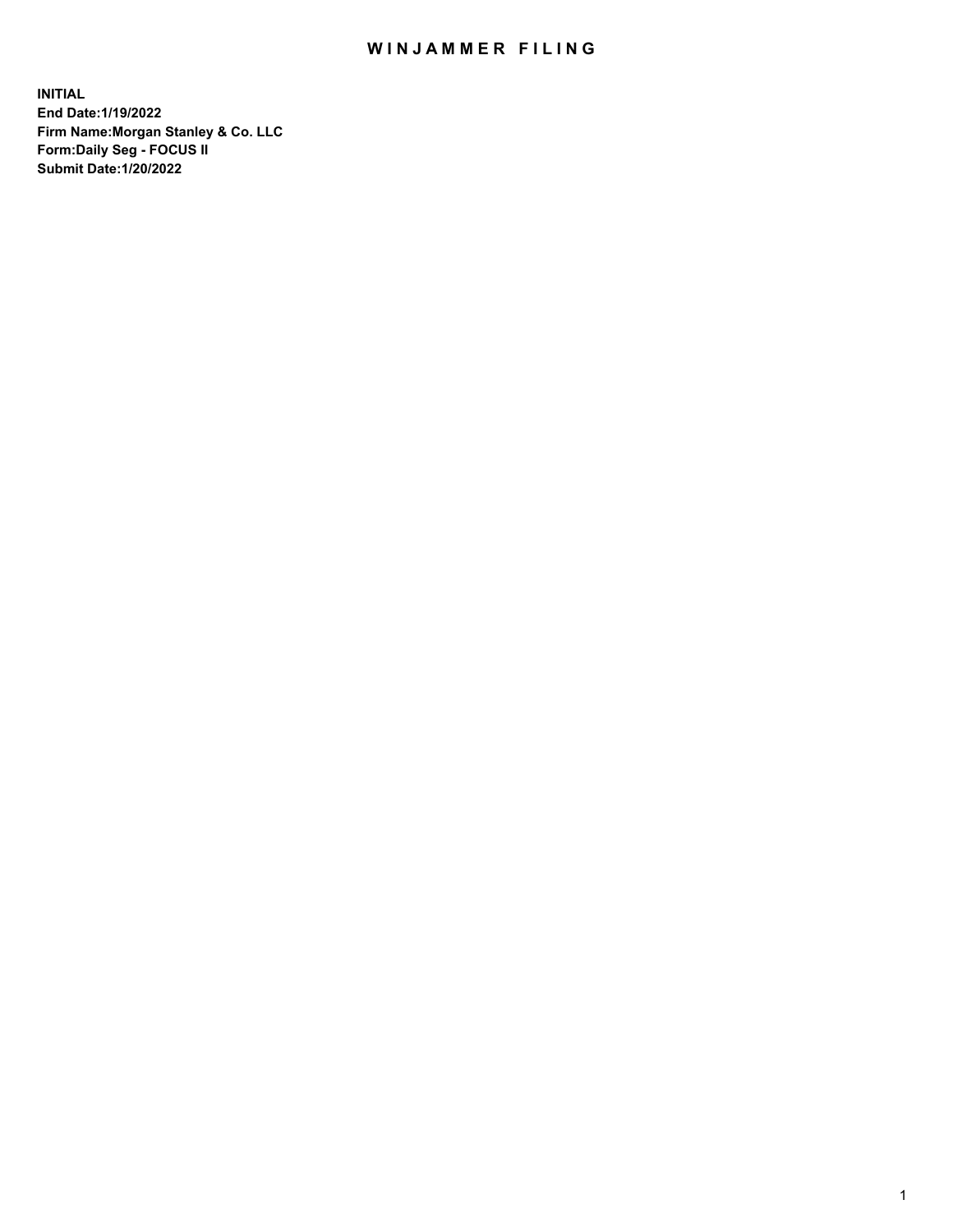**INITIAL End Date:1/19/2022 Firm Name:Morgan Stanley & Co. LLC Form:Daily Seg - FOCUS II Submit Date:1/20/2022 Daily Segregation - Cover Page**

| Name of Company                                                                                                                                                                                                                                                                                                                | Morgan Stanley & Co. LLC                               |
|--------------------------------------------------------------------------------------------------------------------------------------------------------------------------------------------------------------------------------------------------------------------------------------------------------------------------------|--------------------------------------------------------|
| <b>Contact Name</b>                                                                                                                                                                                                                                                                                                            | <b>Ikram Shah</b>                                      |
| <b>Contact Phone Number</b>                                                                                                                                                                                                                                                                                                    | 212-276-0963                                           |
| <b>Contact Email Address</b>                                                                                                                                                                                                                                                                                                   | Ikram.shah@morganstanley.com                           |
| FCM's Customer Segregated Funds Residual Interest Target (choose one):<br>a. Minimum dollar amount: : or<br>b. Minimum percentage of customer segregated funds required:%; or<br>c. Dollar amount range between: and; or<br>d. Percentage range of customer segregated funds required between:% and%.                          | 235,000,000<br><u>0</u><br>0 Q<br><u>00</u>            |
| FCM's Customer Secured Amount Funds Residual Interest Target (choose one):<br>a. Minimum dollar amount: ; or<br>b. Minimum percentage of customer secured funds required:%; or<br>c. Dollar amount range between: and; or<br>d. Percentage range of customer secured funds required between:% and%.                            | 140,000,000<br><u>0</u><br><u>00</u><br>0 <sub>0</sub> |
| FCM's Cleared Swaps Customer Collateral Residual Interest Target (choose one):<br>a. Minimum dollar amount: ; or<br>b. Minimum percentage of cleared swaps customer collateral required:% ; or<br>c. Dollar amount range between: and; or<br>d. Percentage range of cleared swaps customer collateral required between:% and%. | 92,000,000<br><u>0</u><br><u>00</u><br>0 <sub>0</sub>  |

Attach supporting documents CH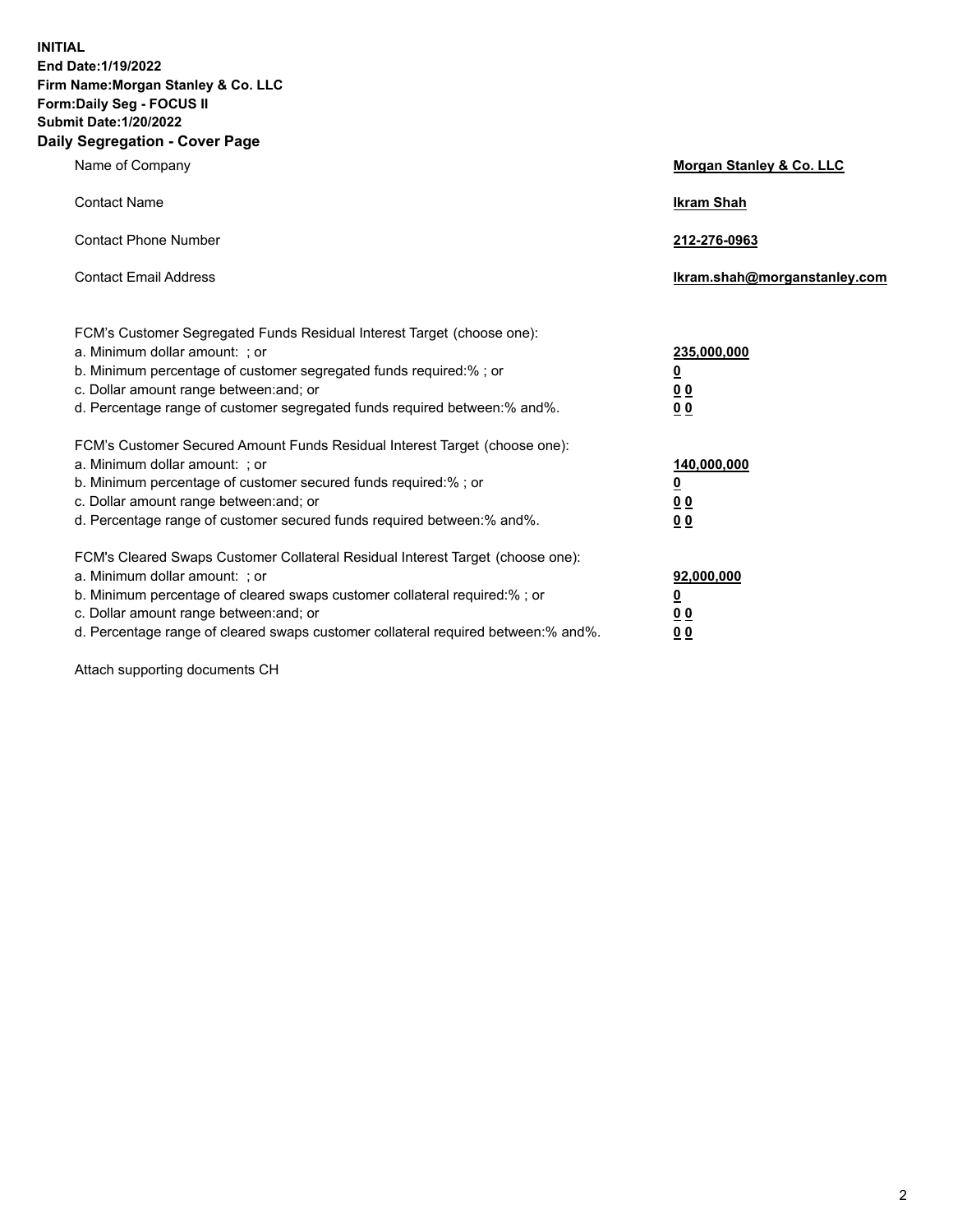## **INITIAL End Date:1/19/2022 Firm Name:Morgan Stanley & Co. LLC Form:Daily Seg - FOCUS II Submit Date:1/20/2022 Daily Segregation - Secured Amounts** Foreign Futures and Foreign Options Secured Amounts Amount required to be set aside pursuant to law, rule or regulation of a foreign government or a rule of a self-regulatory organization authorized thereunder 1. Net ledger balance - Foreign Futures and Foreign Option Trading - All Customers A. Cash **4,864,352,414** [7315] B. Securities (at market) **1,917,928,459** [7317] 2. Net unrealized profit (loss) in open futures contracts traded on a foreign board of trade **991,177,613** [7325] 3. Exchange traded options a. Market value of open option contracts purchased on a foreign board of trade **28,091,000** [7335] b. Market value of open contracts granted (sold) on a foreign board of trade **-17,990,207** [7337] 4. Net equity (deficit) (add lines 1. 2. and 3.) **7,783,559,279** [7345] 5. Account liquidating to a deficit and account with a debit balances - gross amount **34,785,773** [7351] Less: amount offset by customer owned securities **-32,191,073** [7352] **2,594,700** 6. Amount required to be set aside as the secured amount - Net Liquidating Equity Method (add lines 4 and 5) 7. Greater of amount required to be set aside pursuant to foreign jurisdiction (above) or line 6. FUNDS DEPOSITED IN SEPARATE REGULATION 30.7 ACCOUNTS 1. Cash in banks A. Banks located in the United States **278,801,606** [7500] B. Other banks qualified under Regulation 30.7 **549,496,825** [7520] **828,298,431** 2. Securities A. In safekeeping with banks located in the United States **529,922,641** [7540] B. In safekeeping with other banks qualified under Regulation 30.7 **119,182,246** [7560] **649,104,887** 3. Equities with registered futures commission merchants A. Cash **6,538,034** [7580] B. Securities **0** [7590] C. Unrealized gain (loss) on open futures contracts **1,084,107** [7600] D. Value of long option contracts **0** [7610] E. Value of short option contracts **0** [7615] **7,622,141** [7620] 4. Amounts held by clearing organizations of foreign boards of trade A. Cash **0** [7640] B. Securities **0** [7650] C. Amount due to (from) clearing organization - daily variation **0** [7660] D. Value of long option contracts **0** [7670] E. Value of short option contracts **0** [7675] **0** [7680] 5. Amounts held by members of foreign boards of trade

- 
- 
- C. Unrealized gain (loss) on open futures contracts **990,093,505** [7720]
- D. Value of long option contracts **28,091,000** [7730]
- 
- 6. Amounts with other depositories designated by a foreign board of trade **0** [7760]
- 7. Segregated funds on hand **0** [7765]
- 8. Total funds in separate section 30.7 accounts **8,001,958,034** [7770]
- 9. Excess (deficiency) Set Aside for Secured Amount (subtract line 7 Secured Statement Page 1 from Line 8)
- 10. Management Target Amount for Excess funds in separate section 30.7 accounts **140,000,000** [7780]
- 11. Excess (deficiency) funds in separate 30.7 accounts over (under) Management Target **75,804,055** [7785]

**0** [7305]

[7354] **7,786,153,979** [7355]

**7,786,153,979** [7360]

[7530]

[7570]

 A. Cash **4,247,914,706** [7700] B. Securities **1,268,823,571** [7710] E. Value of short option contracts **-17,990,207** [7735] **6,516,932,575** [7740] **215,804,055** [7380]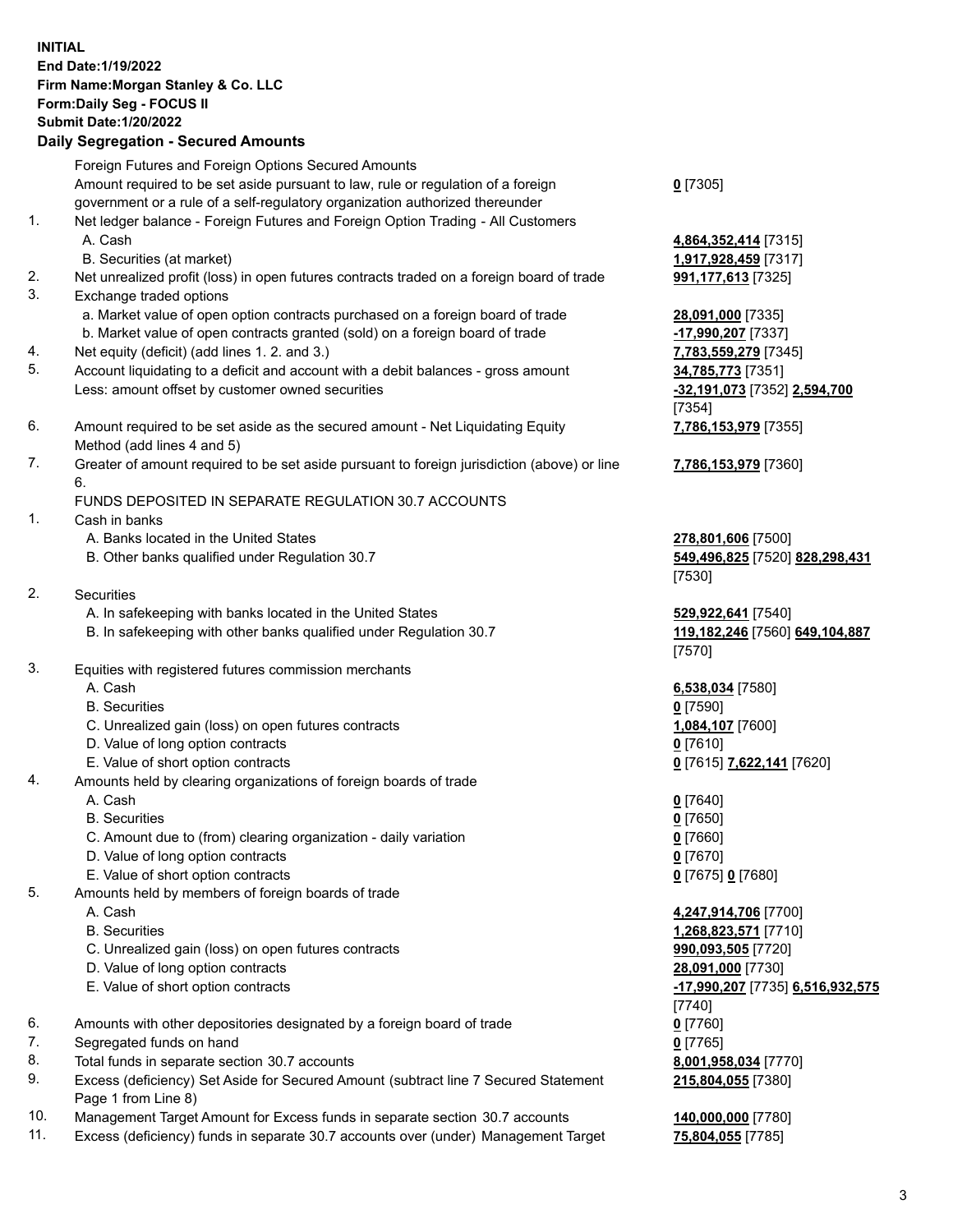|     | <b>INITIAL</b>                                                                                 |                                    |
|-----|------------------------------------------------------------------------------------------------|------------------------------------|
|     | End Date: 1/19/2022                                                                            |                                    |
|     | Firm Name: Morgan Stanley & Co. LLC                                                            |                                    |
|     | <b>Form:Daily Seg - FOCUS II</b>                                                               |                                    |
|     | <b>Submit Date: 1/20/2022</b>                                                                  |                                    |
|     | Daily Segregation - Segregation Statement                                                      |                                    |
|     | SEGREGATION REQUIREMENTS (Section 4d(2) of the CEAct)                                          |                                    |
| 1.  | Net ledger balance                                                                             |                                    |
|     | A. Cash                                                                                        | 18,703,130,323 [7010]              |
|     | B. Securities (at market)                                                                      | 7,033,444,210 [7020]               |
| 2.  | Net unrealized profit (loss) in open futures contracts traded on a contract market             | -1,246,219,436 [7030]              |
| 3.  | Exchange traded options                                                                        |                                    |
|     | A. Add market value of open option contracts purchased on a contract market                    | 1,200,323,584 [7032]               |
|     | B. Deduct market value of open option contracts granted (sold) on a contract market            | <mark>-696,494,330</mark> [7033]   |
| 4.  | Net equity (deficit) (add lines 1, 2 and 3)                                                    | 24,994,184,351 [7040]              |
| 5.  | Accounts liquidating to a deficit and accounts with                                            |                                    |
|     | debit balances - gross amount                                                                  | 415,330,123 [7045]                 |
|     | Less: amount offset by customer securities                                                     | -414,843,745 [7047] 486,378 [7050] |
| 6.  | Amount required to be segregated (add lines 4 and 5)                                           | 24,994,670,729 [7060]              |
|     | <b>FUNDS IN SEGREGATED ACCOUNTS</b>                                                            |                                    |
| 7.  | Deposited in segregated funds bank accounts                                                    |                                    |
|     | A. Cash                                                                                        | <u>3,869,128,076</u> [7070]        |
|     | B. Securities representing investments of customers' funds (at market)                         | $0$ [7080]                         |
|     | C. Securities held for particular customers or option customers in lieu of cash (at<br>market) | 2,721,100,342 [7090]               |
| 8.  | Margins on deposit with derivatives clearing organizations of contract markets                 |                                    |
|     | A. Cash                                                                                        | 14,332,535,583 [7100]              |
|     | B. Securities representing investments of customers' funds (at market)                         | $0$ [7110]                         |
|     | C. Securities held for particular customers or option customers in lieu of cash (at            | 4,157,572,084 [7120]               |
|     | market)                                                                                        |                                    |
| 9.  | Net settlement from (to) derivatives clearing organizations of contract markets                | -362,540,647 [7130]                |
| 10. | Exchange traded options                                                                        |                                    |
|     | A. Value of open long option contracts                                                         | 1,200,323,584 [7132]               |
|     | B. Value of open short option contracts                                                        | -696,494,330 [7133]                |
| 11. | Net equities with other FCMs                                                                   |                                    |
|     | A. Net liquidating equity                                                                      | 5,625,960 [7140]                   |
|     | B. Securities representing investments of customers' funds (at market)                         | $0$ [7160]                         |
|     | C. Securities held for particular customers or option customers in lieu of cash (at            | $0$ [7170]                         |
|     | market)                                                                                        |                                    |
| 12. | Segregated funds on hand                                                                       | <b>154,771,784</b> [7150]          |
| 13. | Total amount in segregation (add lines 7 through 12)                                           | 25,382,022,436 [7180]              |
| 14. | Excess (deficiency) funds in segregation (subtract line 6 from line 13)                        | <u>387,351,707</u> [7190]          |
| 15. | Management Target Amount for Excess funds in segregation                                       | 235,000,000 [7194]                 |

16. Excess (deficiency) funds in segregation over (under) Management Target Amount Excess

**152,351,707** [7198]